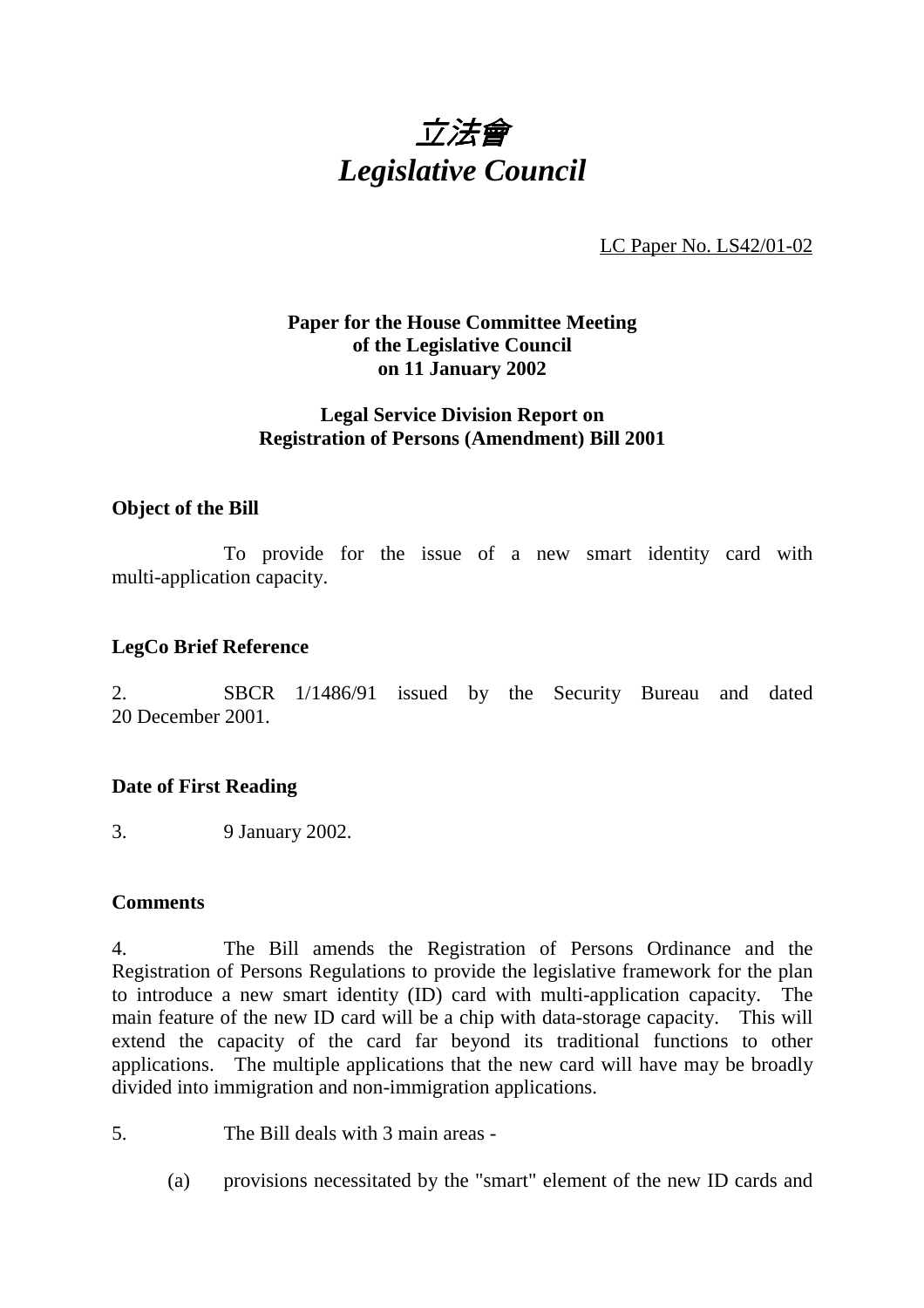revisions to the existing processes of registration of persons;

- (b) protection of data privacy; and
- (c) the launching of an ID card replacement exercise.

The Bill will also empower the Chief Executive in Council to set out in a new Schedule the non-immigration applications that require the storage of additional data in the chip or engraving on the card surface.

6. Members should note that the specification of non-immigration applications will be dealt with in a separate legislative exercise, as pointed out in paragraph 12 of the LegCo Brief. According to the information paper issued by the Information Technology and Broadcasting Bureau in December 2001 for the LegCo Panels on Information and Technology and Broadcasting and on Security, the non-immigration applications proposed include digital certificate, driving licence and library card.

- 7. The more important provisions of the Bill include
	- (a) expanding the scope of the principal ordinance as reflected in its long title to enable other value-added, non-immigration applications to ride on the new ID card;
	- (b) empowering the CE in Council to make regulations to cater for changes arising from the new work process (e.g. the scanning and capturing of images instead of photographing), the new card design (e.g. storing of data in the chip), the use of biometrics (i.e. fingerprint-matching technology) for secure authentication of the card-holder's identity;
	- (c) restricting the use or disclosure of particulars collected and to prohibit unauthorised handling of such particulars; and
	- (d) empowering authorised officers or persons to verify a person's identity by fingerprint matching.

## **Public Consultation**

8. A public consultation campaign was conducted between November 2000 and February 2001 (paragraphs 23 and 24 of LegCo Brief).

## **Consultation with LegCo Panels etc.**

9. The LegCo (at its Council meeting on 6 December 2000), its Finance